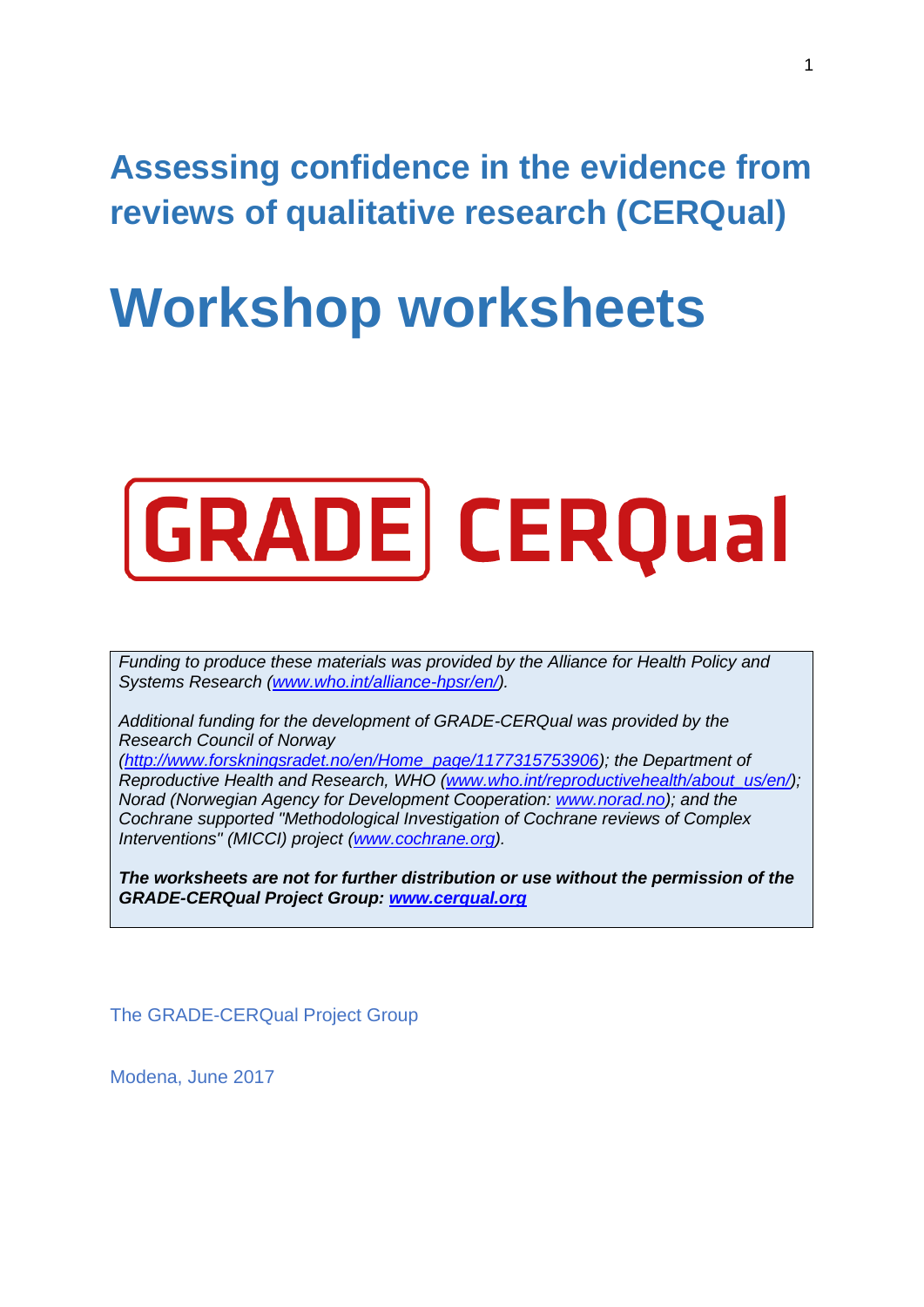# **Worksheets: Carrying out a GRADE-CERQual assessment**

The example below is from an ongoing review of qualitative research (qualitative evidence synthesis) but the data are preliminary and we have made some changes for the purposes of this workshop.

**Scenario:** You are carrying out an evaluation of how to best support people raising children diagnosed with Foetal Alcohol Spectrum Disorders (FASD)<sup>[1](#page-1-0)</sup>. The evaluation is a request from your government and includes several systematic reviews. Here we will focus on the review that explores the experiences of parents and caregivers raising children with FASD.

**Review aim:** to explore the experiences of parents and caregivers of children with FASD in living day-to-day with the condition. The review includes studies:

- from any country
- that explore parents' and caregivers' experiences of raising children with FASD. Participants could include biological parents, relatives, adoptive parents, or foster parents
- that use qualitative methods for data collection (e.g. observation, open individual or group interviews, document analysis) and qualitative methods for data analysis

The review is produced, and includes 11 qualitative studies. The review presents a number of findings, including the following:

**Review finding:** Parents and caregivers experience a lack of understanding and knowledge about FASD among professionals

This review finding was based on data from six of the included studies. The remaining five studies did not offer any data on experiences of understanding and knowledge among parents and caregivers.

Table 1 and 2 present information about these six studies and show the data on which this particular review finding was based. Using the information you find in Tables 1 and 2, follow the exercises below to assess the four CERQual components, before making an overall CERQual assessment of confidence in the evidence.

*In these exercises, assume that you are the author of the review on FASD.*



<span id="page-1-0"></span> <sup>1</sup> Fetal Alcohol Spectrum Disorders (FASD) are a group of conditions that can occur in a person whose mother consumed alcohol during pregnancy. These effects can include physical problems and problems with behavior and learning. Often, a person with an FASD has a mix of these problems. (From: [http://fasdcenter.samhsa.gov/aboutUs/aboutFASD.aspx#1\)](http://fasdcenter.samhsa.gov/aboutUs/aboutFASD.aspx#1)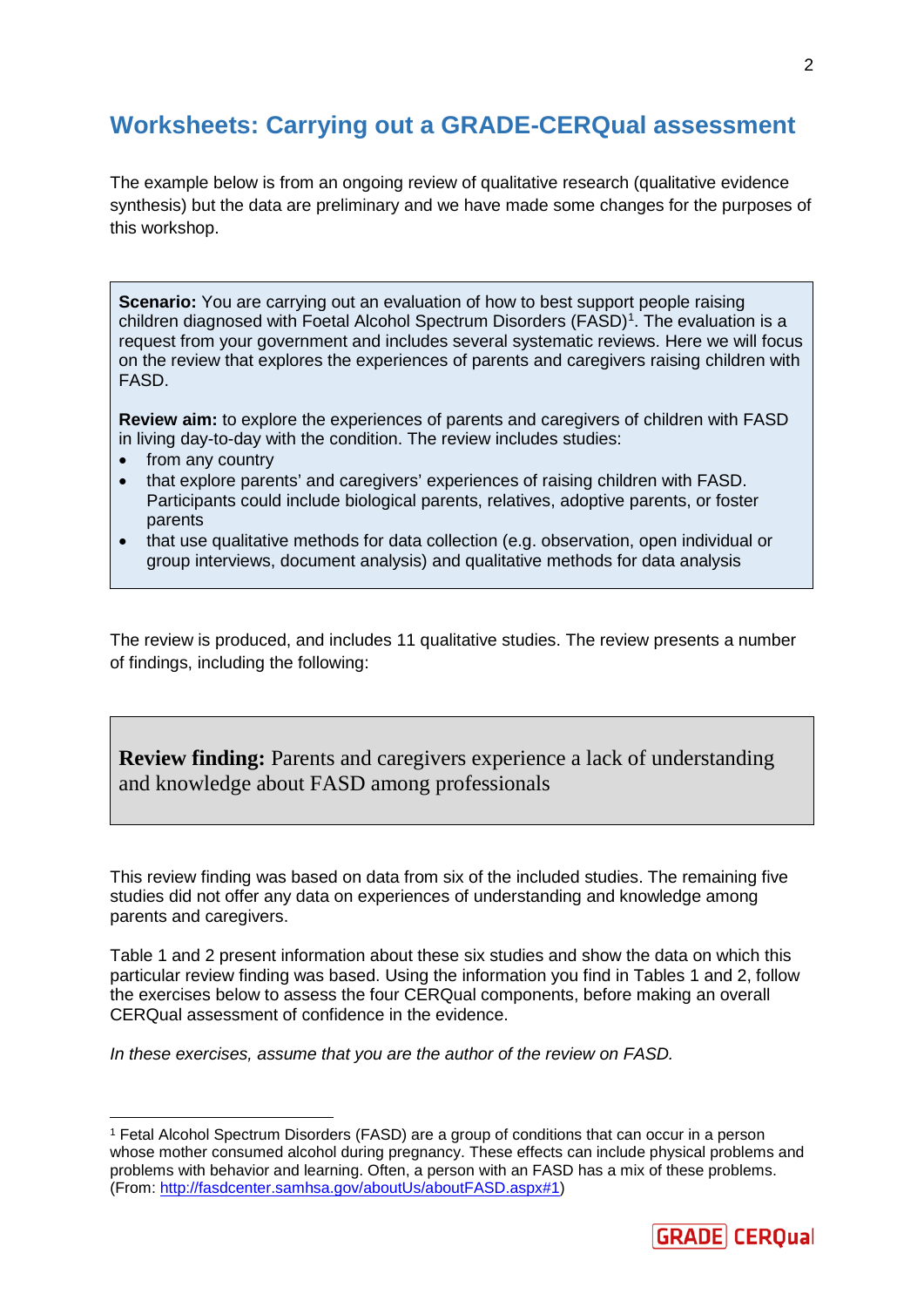# **Exercise 1: Assessing methodological limitations**

**Methodological limitations**: The extent to which there are *concerns about the design or conduct of the primary studies* that contributed evidence to a review finding.

We are less confident that the review finding reflects the phenomenon of interest when the primary studies underlying a review finding are shown to have problems in the way they were designed or conducted.

The methodological limitations of contributing studies are assessed using an appropriate critical appraisal tool for qualitative studies.

## *What to do*

- 1. Look at the assessments of methodological limitations in Table 1
- 2. Decide whether any concerns you have are serious enough to reduce your confidence in the review finding
- 3. Note your provisional assessment in Table 3, including notes about any concerns
- 4. If there is time, discuss how these concerns could be addressed in future research

## *Tips*

Where methodological limitations have been identified, think about the following issues:

- Is this particular limitation likely to have had a serious impact on the review finding? Some limitations may be more serious than others and other limitations may be serious for some review findings but not for others. For instance, the use of some methods of data collection may be particularly inappropriate for some review findings but not others
- Where some of the studies have serious limitations, what is the relative contribution of these studies to the review finding? If these studies are key studies, this is of more concern

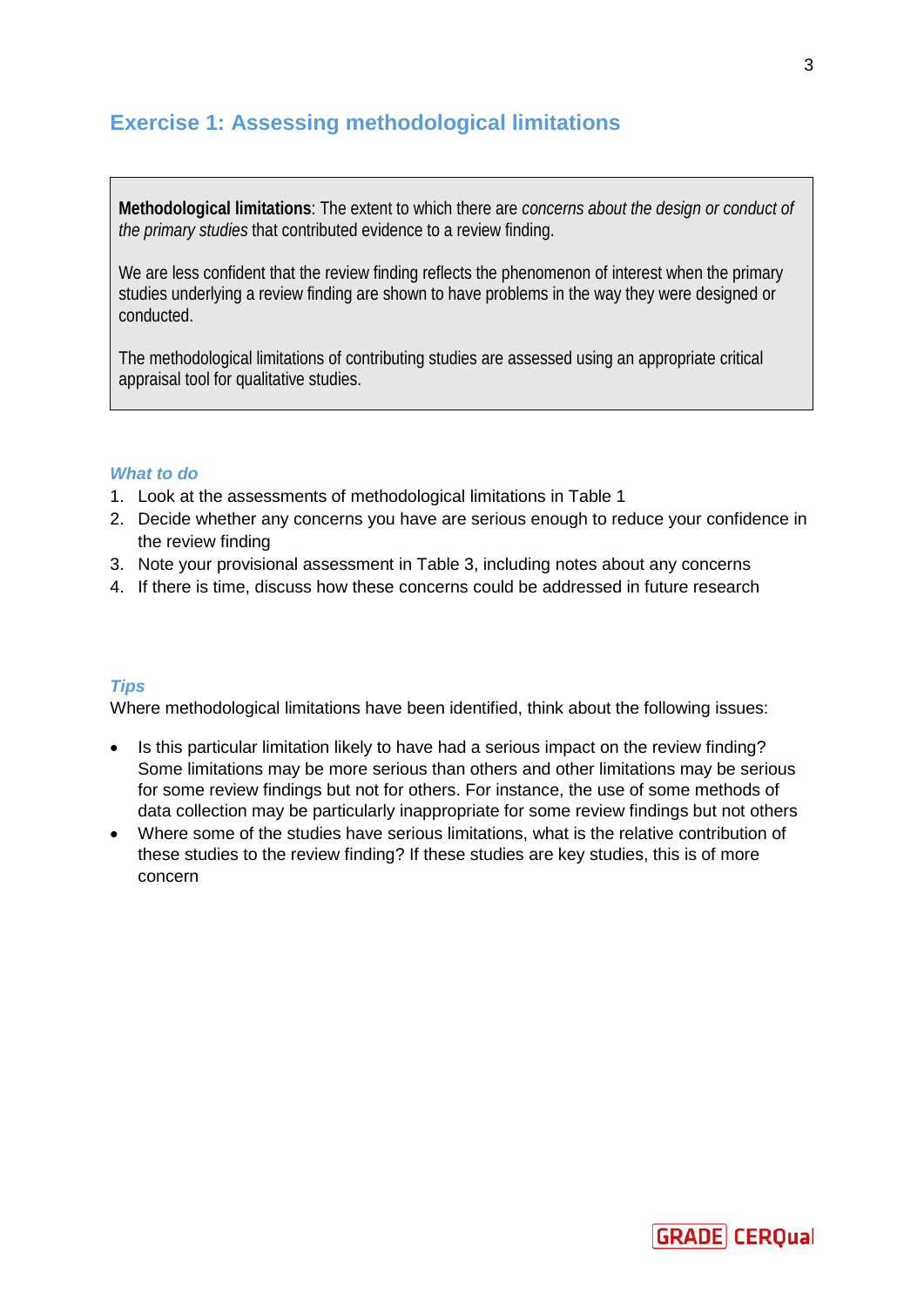## **Exercise 2: Assessing relevance**

**Relevance**: The extent to which the body of data from the primary studies supporting a review finding is applicable to the context specified in the review question. By "context" we refer to a complex and interacting composite that includes, but is not restricted to, the perspective or population, the phenomenon of interest, and the setting.

We are less confident that the review finding reflects the phenomenon of interest when the contexts of the primary studies underlying a review finding are substantively different from the context of the review question. Concerns about relevance fall into three groups:

- Indirect relevance included studies do not directly reflect the review question
- Partial relevance included studies only represent a subset of the review question
- Unclear relevance the extent to which the included studies reflect the review question is unclear

## *What to do*

- 1. Assess the extent to which the studies presented in Table 2 are applicable to the context specified in the review question
- 2. Decide whether any concerns you have are serious enough to reduce your confidence in the review finding
- 3. Note your provisional assessment in Table 3, including notes about any concerns
- 4. If there is time, discuss how these concerns could be addressed in future research

## *Tips*

Is there anything about the studies that raises concerns about their relevance, for instance:

- Time (e.g., were the studies conducted too long ago to be relevant?)
- Setting (e.g., is the country or place of care relevant?)
- Phenomenon of interest (e.g., is the phenomenon of interest in the study different from the one specified in the review question?)
- Perspective (e.g., do we only have information about a subset of the population of interest?)

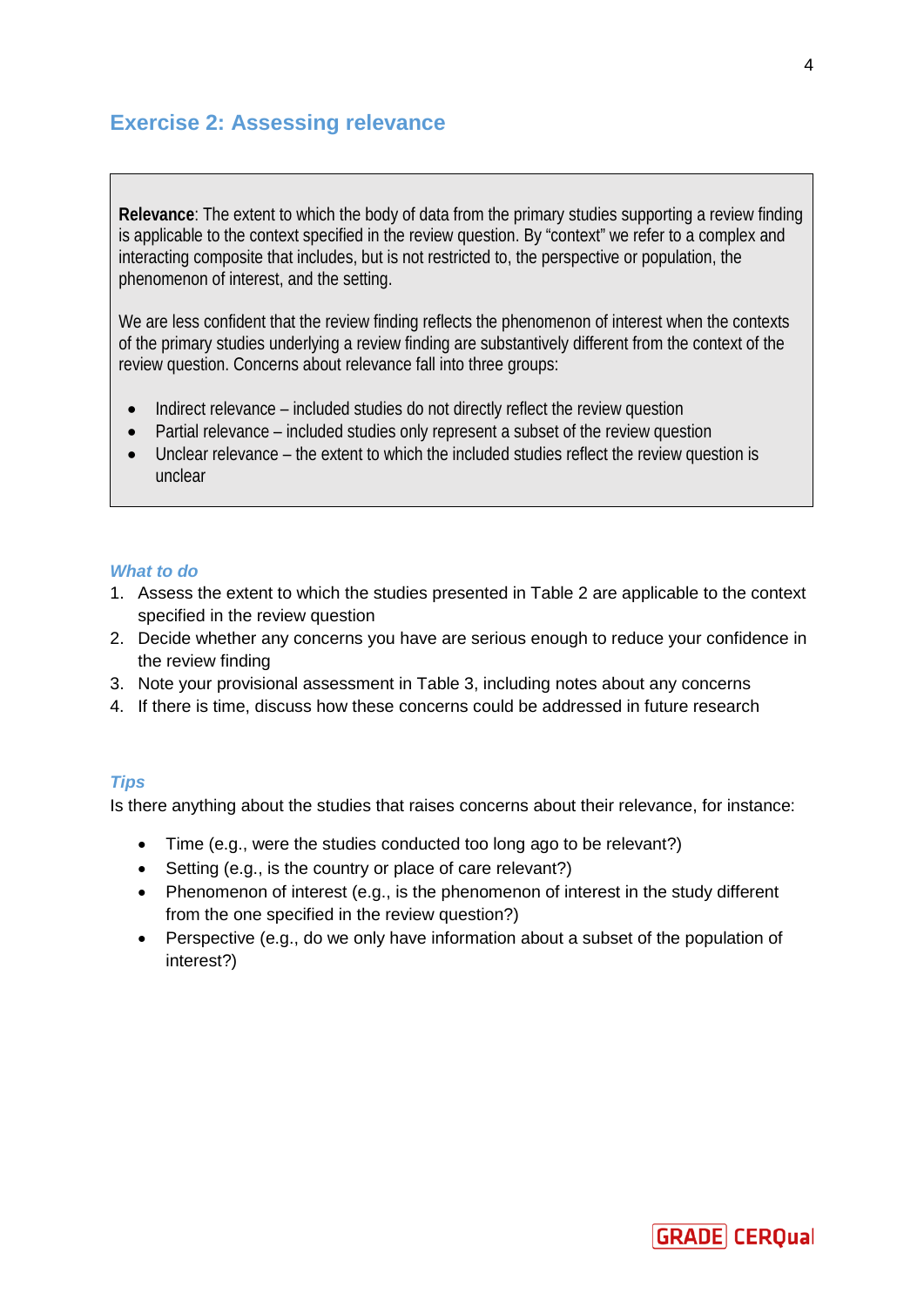# **Exercise 3: Assessing coherence**

**Coherence**: How clear the fit is between the data from the primary studies and the review finding.

We are less confident that the finding reflects the phenomenon of interest when the fit between the data from the primary studies and the review finding that synthesizes these data is not completely clear. This may be because patterns in the data are not well explored or explained.

## *What to do*

- 1. Assess the extent to which there is a clear fit between the data in Table 2 and the review finding
- 2. Decide whether any concerns you have about coherence are serious enough to reduce your confidence in the review finding
- 3. Note your provisional assessment in Table 3, including notes about any concerns
- 4. If there is time, discuss how these concerns could be addressed in future research

## *Tips*

- Threats to coherence will vary based on whether a review finding is more descriptive or more explanatory. First discuss whether the finding is more descriptive or more explanatory
- You may have concerns regarding coherence where you have:
	- o Contradictory data Some of the data from included studies contradict the review finding.
	- $\circ$  Ambiguous data It is not clear if some of the underlying data support the review finding because key aspects of the underlying body of evidence may be vaguely defined or described, or defined in different ways.
	- o Alternative explanations There are plausible alternative descriptions, interpretations or explanations that could be used to synthesize the underlying data and these competing theories have not been explored or assessed by the review authors.
- Varied data or ambiguous data must either be reflected in the review finding or discussed and represented in the assessment of coherence.

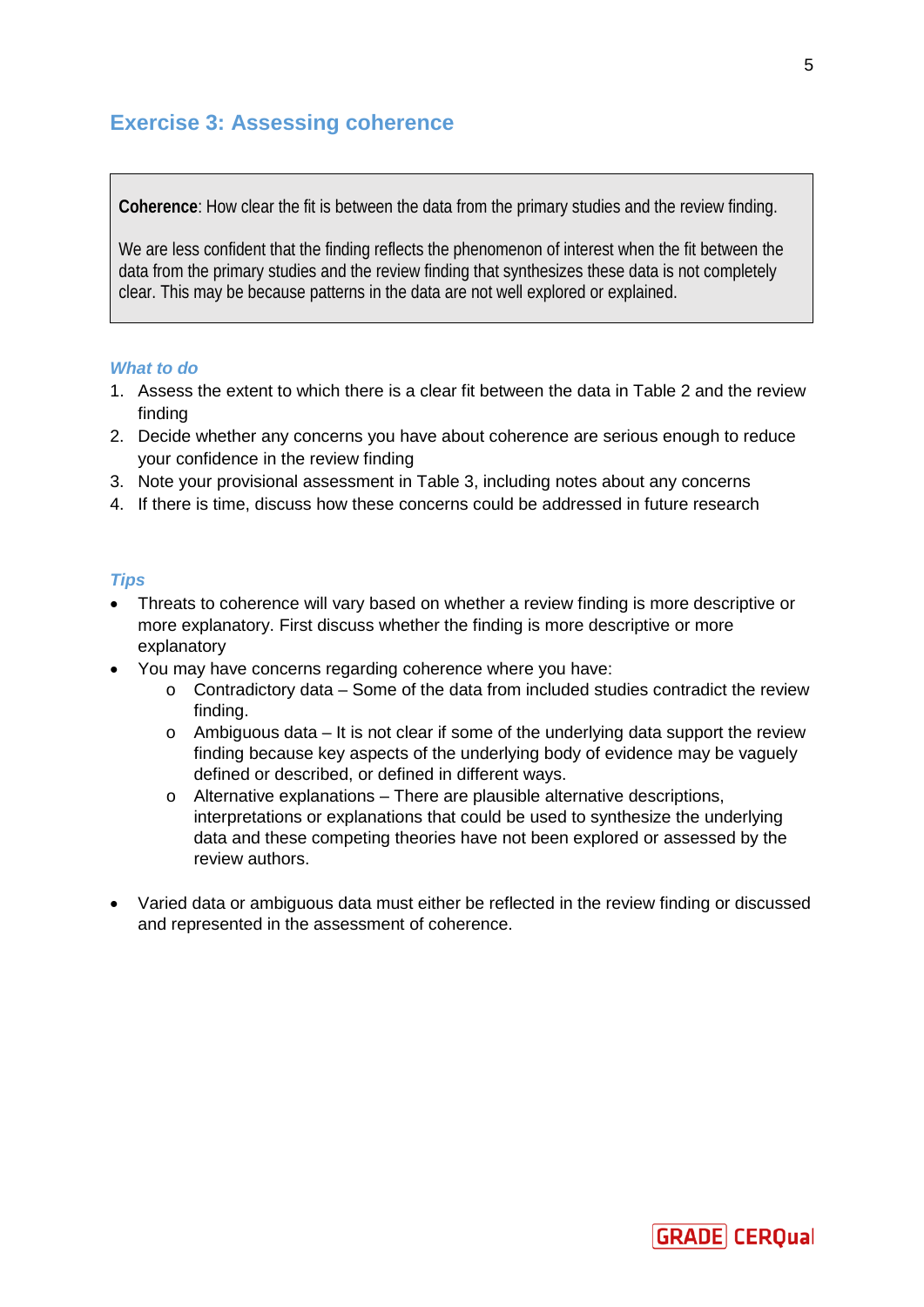## **Exercise 4: Assessing adequacy of data**

**Adequacy of data**: The degree of *richness* and *quantity of data* supporting a review finding.

We are less confident that the finding reflects the phenomenon of interest when the data underlying a review finding are not sufficiently rich or only come from a small number of studies or participants.

## *What to do*

- 1. Assess the richness and the quantity of the data that are presented in Table 2
- 2. Decide whether any concerns you have about adequacy are serious enough to reduce your confidence in the review finding
- 3. Note your provisional assessment in Table 3, including notes about any concerns
- 4. If there is time, discuss how these concerns could be addressed in future research

## *Tips*

You may have concerns regarding the adequacy of the data if:

- these do not provide you with sufficient detail to gain an understanding of the phenomenon described in the review finding
- the review finding is supported by data from only one or very few studies, participants or observations

For review findings that are simple and primarily descriptive, relatively superficial data may be sufficient. However, when a review finding is complex or explanatory, e.g. when it suggests associations between different factors, you are more likely to have concerns regarding data adequacy if the finding is based on data that are too superficial to allow a sufficient exploration of the phenomenon.



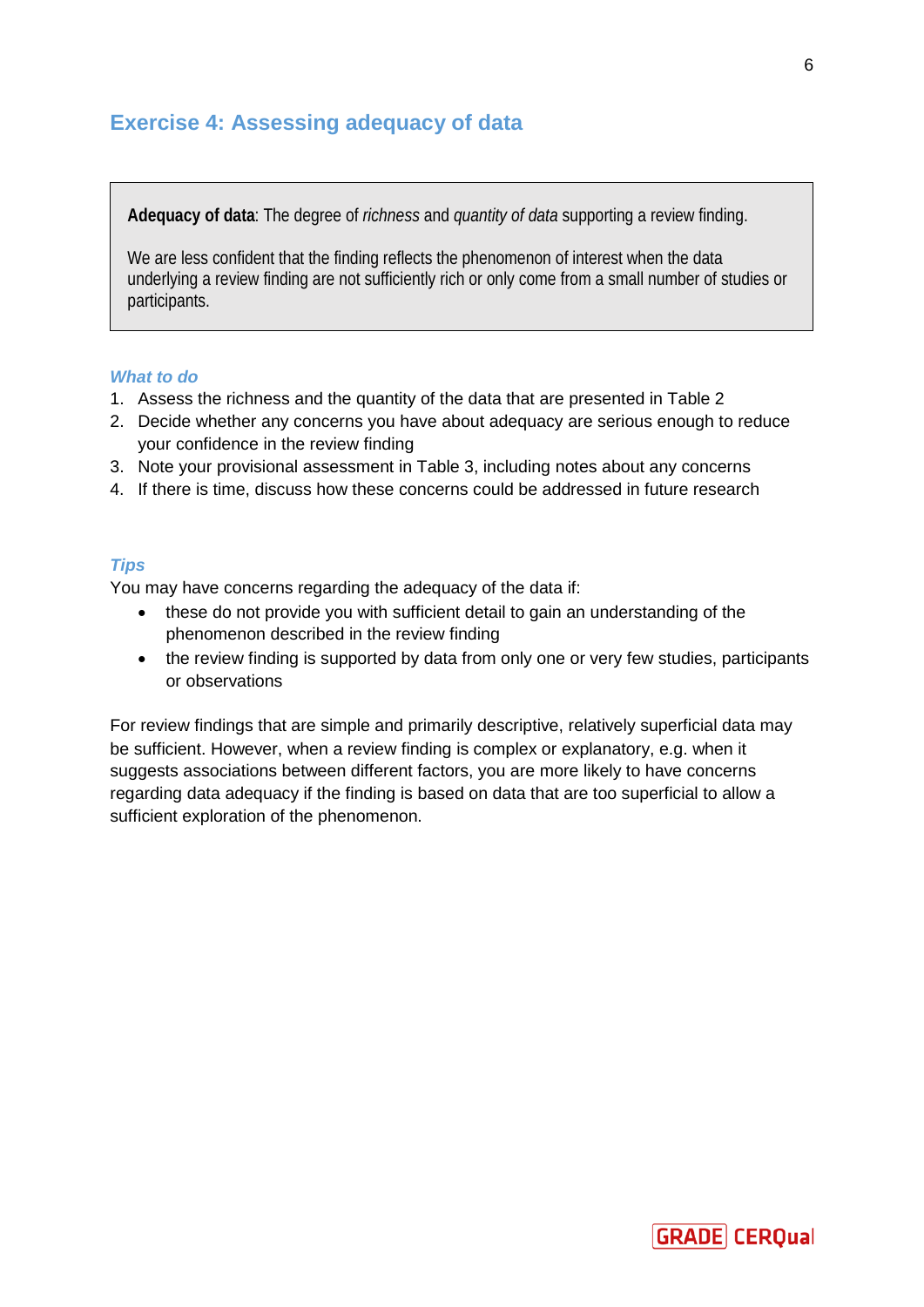# **Exercise 5: Assessing your overall confidence in the finding**

**CERQual level of confidence**: An assessment of the extent to which the review finding is a reasonable representation of the phenomenon of interest.

| <b>CERQual levels</b> | Definition of level of confidence in a review finding                             |
|-----------------------|-----------------------------------------------------------------------------------|
| High confidence       | It is highly likely that the review finding is a reasonable representation of the |
|                       | phenomenon of interest                                                            |
| Moderate confidence   | It is moderately likely that the review finding is a reasonable representation    |
|                       | of the phenomenon of interest                                                     |
| Low confidence        | It is possible that the review finding is a reasonable representation of the      |
|                       | phenomenon of interest                                                            |
| Very low confidence   | It is not clear whether the review finding is a reasonable representation of      |
|                       | the phenomenon of interest                                                        |

#### *What to do*

- Make an overall assessment based on your assessment of the four components.
- We start with having "high confidence" in a review finding. Downgrade your confidence if you have serious concerns about one or more of the components.
- This assessment is a judgement. Be transparent and explain your assessment.
- If time, specify how any concerns could be addressed in future research

#### *Tips*

• While you may have concerns about a single component, you may be uncertain about whether these concerns are serious enough to lower your confidence. Where you have some (but not very serious) concerns about more than one component, one option is to downgrade once (i.e. from "high confidence" to "moderate confidence") to reflect your concerns with several CERQual components.



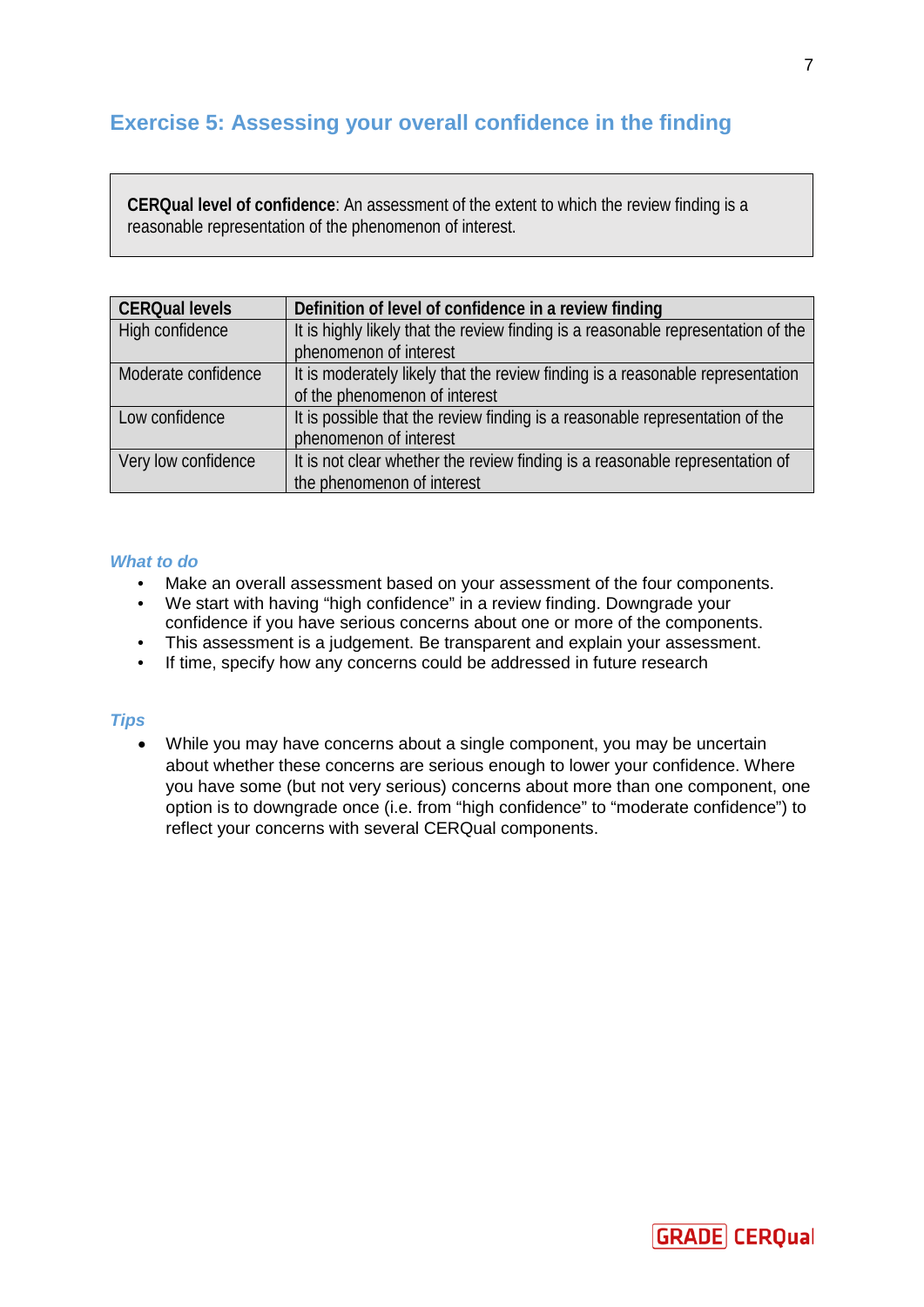| FINDING: Parents and caregivers experience lack of understanding and knowledge about FASD among professionals |                                                                                                         |                                                |                                                                 |                                                                                                                     |                                                                      |                                                     |                                                                     |
|---------------------------------------------------------------------------------------------------------------|---------------------------------------------------------------------------------------------------------|------------------------------------------------|-----------------------------------------------------------------|---------------------------------------------------------------------------------------------------------------------|----------------------------------------------------------------------|-----------------------------------------------------|---------------------------------------------------------------------|
| <b>STUDY</b>                                                                                                  | <b>METHODS OF DATA</b><br><b>COLLECTION</b>                                                             | <b>METHODS OF DATA</b><br><b>ANALYSIS</b>      | METHODOLOGICAL LIMITATIONS                                      |                                                                                                                     |                                                                      |                                                     |                                                                     |
|                                                                                                               |                                                                                                         |                                                | Was ethics<br>approval<br>granted?                              | Is there an appropriate<br>description of researcher<br>reflexivity <sup>2</sup> ?                                  | Is the sampling<br>method appropriate?                               | Is the method of<br>data collection<br>appropriate? | Is the method of data<br>analysis appropriate?                      |
| Study                                                                                                         | Focus groups, semi-structured<br><i>interviews</i>                                                      | Thematic approach                              | Yes                                                             | Not described                                                                                                       | Yes (but limited<br>information about<br>advertisement<br>procedure) | Yes                                                 | Yes (but limited<br>information)                                    |
| Study                                                                                                         | Semi-structured individual<br>interviews. Observations of<br>class-rooms, meetings, home<br>visits etc. | Categorical coding                             | <b>Unclear (Not</b><br>reported, but part<br>of bigger project) | <b>Not described</b>                                                                                                | Yes                                                                  | Yes                                                 | Yes                                                                 |
| Study<br>3                                                                                                    | Individual interviews,<br>unstructured open-ended<br>questions.                                         | Content analysis                               | Yes                                                             | Not described, but study funded<br>by the National FASD Advoacy<br><b>Association of New Zealand</b>                | Yes                                                                  | Yes                                                 | Yes                                                                 |
| Study                                                                                                         | Unstructured interviews,<br>individual interviews                                                       | Phenomenological-<br>hermeneutic analysis      | <b>Unclear (Not</b><br>reported)                                | Not described, but study<br>commissioned by the Canadian<br><b>Foster Parents Association</b>                       | <b>Unclear (Not clearly</b><br>described)                            | Yes                                                 | Yes (but only one<br>author seemed to be<br>active in the analysis) |
| Study<br>5                                                                                                    | Individual or couple interviews,<br>with follow up questions by email<br>or telephone                   | Interpretative<br>phenomenological<br>analysis | Yes                                                             | Not described                                                                                                       | Yes                                                                  | Yes                                                 | Yes                                                                 |
| Study                                                                                                         | <b>Interviews</b>                                                                                       | Interpretative<br>phenomenological<br>analysis | <b>Unclear (Not</b><br>reported)                                | Not described, but study<br>conducted by health professionals<br>involved in the care of people with<br><b>FASD</b> | <b>Unclear (Not clearly</b><br>described)                            | <b>Unclear (Not clearly</b><br>described)           | <b>Unclear (Not clearly</b><br>described)                           |

## <span id="page-7-0"></span>**Table 1: Assessment of the methodological limitations of the included studies**

<sup>2</sup> Does the reader gain an understanding of the researchers' role in the study (past historical, social, cultural experiences, personal connections to sites and people, steps in gaining entry, and sensitive ethical issues) and how they may shape interpretations made in the study? *(Creswell JW: Qualitative Procedures. Research design: qualitative, quantitative, and mixed method approaches (2nd ed.). Thousand Oaks, CA: Sage Publications; 2003.)*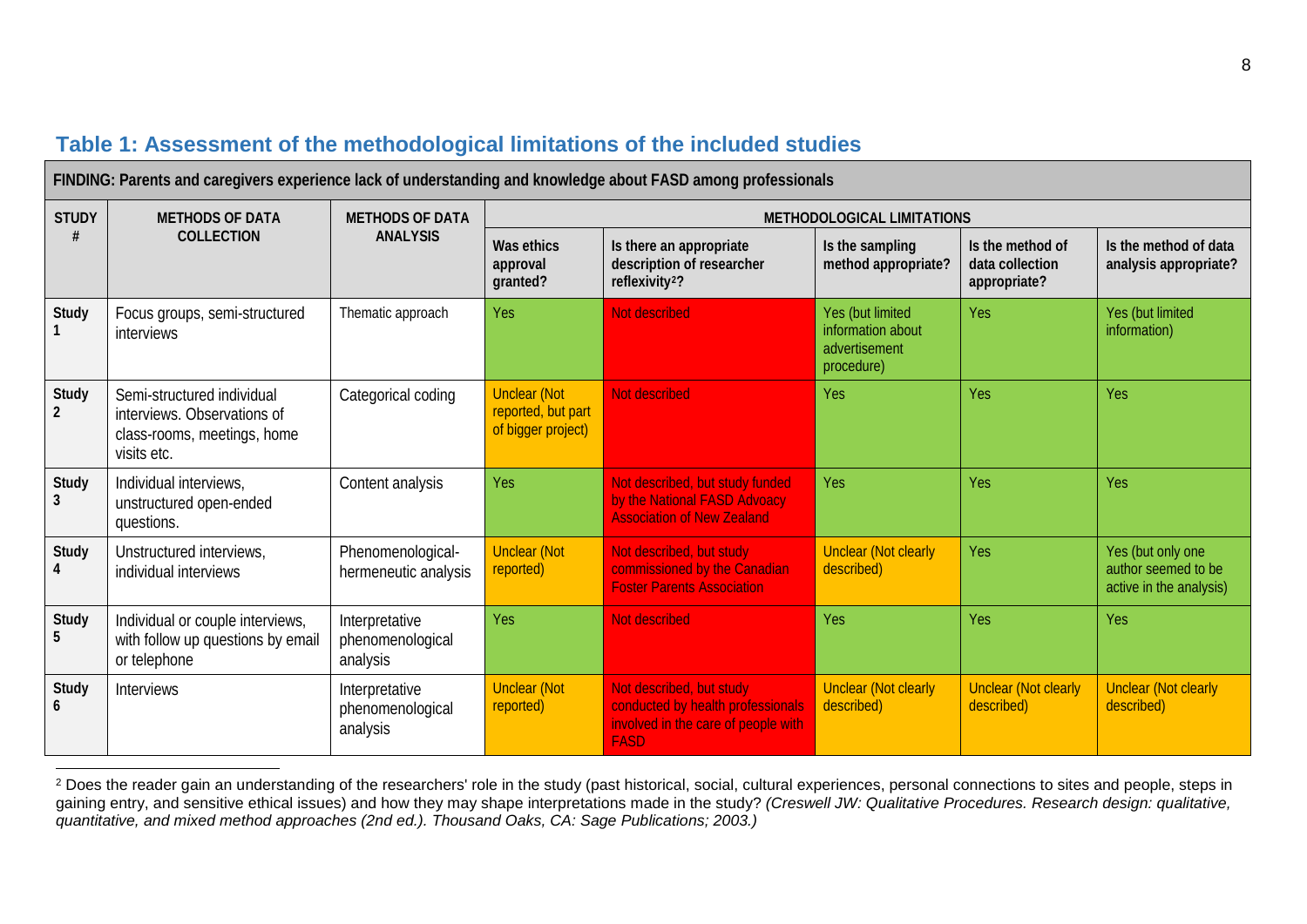# **Table 2: Study data and study information**

| FINDING: Parents and caregivers experience lack of understanding and knowledge about FASD among professionals |                                                                                                                                                                                                                                                                                                                                                                                                                                                                                                                                                                                                                                                                                                                                                                                                                                                                                                                                                                                                                                                                                                                                                                                |                                                                                                                                                                                                |                                                                              |                                                                                                                                                                                                       |
|---------------------------------------------------------------------------------------------------------------|--------------------------------------------------------------------------------------------------------------------------------------------------------------------------------------------------------------------------------------------------------------------------------------------------------------------------------------------------------------------------------------------------------------------------------------------------------------------------------------------------------------------------------------------------------------------------------------------------------------------------------------------------------------------------------------------------------------------------------------------------------------------------------------------------------------------------------------------------------------------------------------------------------------------------------------------------------------------------------------------------------------------------------------------------------------------------------------------------------------------------------------------------------------------------------|------------------------------------------------------------------------------------------------------------------------------------------------------------------------------------------------|------------------------------------------------------------------------------|-------------------------------------------------------------------------------------------------------------------------------------------------------------------------------------------------------|
| <b>STUDY</b><br>- YEAR                                                                                        | DATA FROM THE INDIVIDUAL STUDIES THAT CONTRIBUTED TO THE<br><b>FINDING</b>                                                                                                                                                                                                                                                                                                                                                                                                                                                                                                                                                                                                                                                                                                                                                                                                                                                                                                                                                                                                                                                                                                     | <b>STUDY AIM</b>                                                                                                                                                                               | <b>STUDY SETTING</b>                                                         | <b>STUDY PARTICIPANTS</b>                                                                                                                                                                             |
| Study 1<br>$-2013$                                                                                            | "Many of the families reported difficulties in getting appropriate and sufficient<br>support from professionals they met. This included doctors, social workers<br>and educators. This led to greater perceived difficulties and the impression<br>that they had nowhere to turn to obtain answers about how to best support<br>their children"- theme Lack of knowledge among professionals.<br>"Often families reported that as a result of this lack of knowledge about<br>FASD, they were blamed for poor parenting rather than supported by<br>professionals". - theme Feeling misunderstood and blamed.                                                                                                                                                                                                                                                                                                                                                                                                                                                                                                                                                                  | The struggle to bring up a<br>child with FASD.                                                                                                                                                 | UK                                                                           | 30 (?) adoptive-, foster- or birth parents.                                                                                                                                                           |
| Study 2<br>$-2006$                                                                                            | "Many of the parents felt that they did not receive the help they needed from<br>the social service agencies."- theme Limited or No Support.                                                                                                                                                                                                                                                                                                                                                                                                                                                                                                                                                                                                                                                                                                                                                                                                                                                                                                                                                                                                                                   | Understand the<br>perspectives of the<br>families who received<br>these services. Diagnostic<br>process and experiences<br>of families.                                                        | FAS-diagnostic<br>clinics, rural and<br>urban settings across<br>Alaska, USA | Parents of 5 FASD students (aged 3-19<br>years, 4 boys; one with FAS, others<br>alcohol exposed). Foster parents of three,<br>biological parent of two, adopted parent of<br>one, grandmother of one. |
| Study 3<br>$-2008$                                                                                            | "During pregnancy, labour, delivery and the postpartum period, the women<br>found themselves in the midst of many different medical and health<br>professionals. The women expected that these professionals would show<br>empathy and support as well as knowledge. However, the women said that<br>they did not experience this, being left to cope the best way they could with<br>their 'different' child."- Theme Medical and Health Professionals Abandon the<br><b>Mothers</b><br>"It was also common for the professionals to confuse FAS with Down<br>syndrome (because of the similar facial characteristics) or ADHD."-theme<br>Theme Medical and Health Professionals Abandon the Mothers (Mothers want<br>a diagnosis for their child)<br>"Since the women and their disabled children were seen as a burden on the<br>educational system, they were generally viewed negatively and without<br>empathy by school teachers. The teachers took no interest in the child and<br>could not be bothered to listen to the birth mothers."-theme Birth Mothers and<br>their Children are Unsupported in the Educational System (Mothers not<br>listened to by teachers) | Describe the lived<br>experiences of NZ-birth<br>mothers, from pregnancy<br>onwards, of a child<br>diagnosed with FASD.<br>Experiences of birth<br>mothers of children<br>diagnosed with FASD. | FASD-agency,<br>probably urban,<br>Hamilton, New<br>Zealand                  | 8 birth mothers (29-64 years) of 9 FASD<br>children (FAS, FAE, pFAE)                                                                                                                                  |

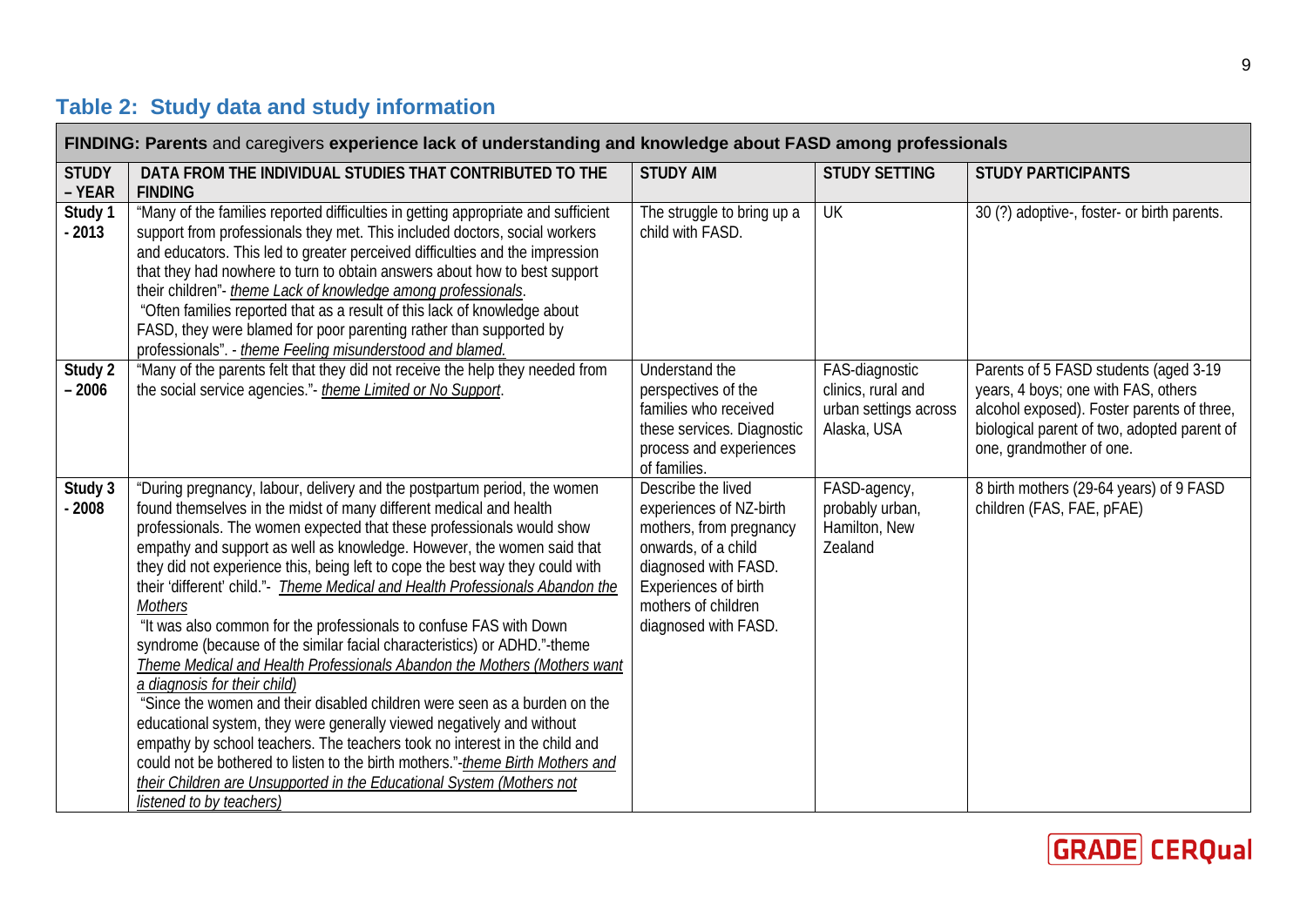|                    | "The women said that since the teachers had little or no knowledge of FASD,<br>the disabled child was labelled as lazy, naughty, spoilt, dumb. They appeared<br>unable to comprehend that the child's behaviour was not of his or her own<br>making"- theme Birth Mothers and their Children are Unsupported in the<br><b>Educational System (Child's behaviour not understood by teachers)</b><br>"It is not uncommon for the child with FASD to participate in petty crime, for<br>which the mother is blamed. The eldest mother, who was working full-time,<br>recalled her encounter with the police: "I'm trying to work and he was pinching<br>my car and pinching my little scooter Taking off at nine and of course, they<br>said "Why aren't you watching him?" and I said "You have to sleep<br>sometimes". Theme- Birth Mothers are the Cause of Criminal Behaviour<br>(Police blame the mothers for the child's behaviour) |                                                                                                         |                                                                           |                                                                                                                                                                                     |
|--------------------|----------------------------------------------------------------------------------------------------------------------------------------------------------------------------------------------------------------------------------------------------------------------------------------------------------------------------------------------------------------------------------------------------------------------------------------------------------------------------------------------------------------------------------------------------------------------------------------------------------------------------------------------------------------------------------------------------------------------------------------------------------------------------------------------------------------------------------------------------------------------------------------------------------------------------------------|---------------------------------------------------------------------------------------------------------|---------------------------------------------------------------------------|-------------------------------------------------------------------------------------------------------------------------------------------------------------------------------------|
| Study 4<br>$-2001$ | Some parents encountered barriers as they were seeking answers to their<br>children's apparent deficits. Several participants indicated that prenatal<br>alcohol exposure was "not on (the doctor's) radar screen", and that<br>aberrations in behaviour and development were dismissed as "nothing to<br>worry about." Frances expressed frustration with the lack of awareness of<br>FASD exhibited by some mental health professionals: <i>theme- Something's not</i><br>right (Not on the radar)                                                                                                                                                                                                                                                                                                                                                                                                                                   | Parents experiences<br>raising a child with FASD                                                        | Community agencies,<br>Alberta city and<br>environs, Canada               | 11 parents (7 adoptive, 3 birth and 1<br>foster).<br>Age: 32-59 years (mean 45,8)<br>Raising 14 children, aged 5-21.                                                                |
| Study 5<br>$-2001$ | Parents stressed the need for knowledge in order to advocate appropriately<br>for their children. Parents of children with FASD, in particular, also discussed<br>having to educate doctors. () Therefore, parents unmistakably needed to be<br>the expert on their children and needed to express their issues and concerns<br>to make sure that their children received the most appropriate and necessary<br>services and support. <i>Theme: I do it all: the multiple roles that parents play.</i>                                                                                                                                                                                                                                                                                                                                                                                                                                 | To compare the<br>experiences of parenting<br>stress in families with a<br>child diagnosed with<br>FASD | Disability support<br>organisations across<br>northern Ontario,<br>Canada | 31 parents of all sorts of children with<br>FASD (age 1-36). Mean: 16,51                                                                                                            |
| Study 6<br>$-2011$ | "All parents experienced the disability in terms of the lack of provision from<br>professionals and services that understood the diagnosis and could support<br>the needs of the families and their children."-theme Experiencing disability                                                                                                                                                                                                                                                                                                                                                                                                                                                                                                                                                                                                                                                                                           | Explore the experiences of<br>raising a child with FAS.                                                 | UK                                                                        | One birth mother and 3 adoptive mothers<br>with 1 or several children with FAS or<br>ARND.<br>Children: 6 FAS, 1 ARND<br>Male 8, 9 and 24 years old<br>Female 4, 5, 9, 13 years old |